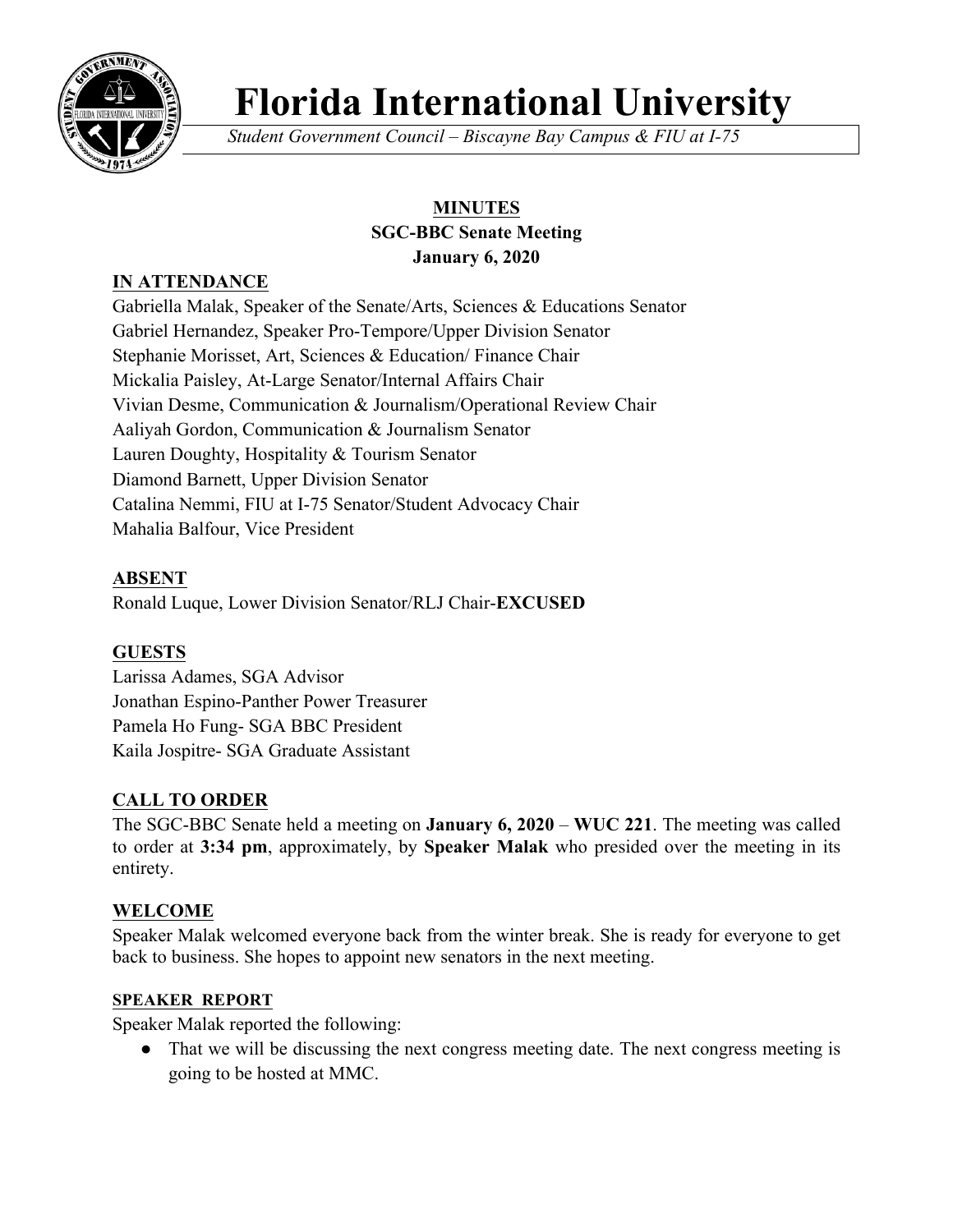- She is looking for input on the Senate Rules of Procedure document that was shared with all of you.
- Reminded the senators to submit their reports

#### **VICE PRESIDENT REPORT**

Vice President Balfour reported the following:

- VP Balfour welcomed everyone back and we are off to a great start
- We are going to launch the Student Advocacy COmmittee's Clinic survey
- The Student Concern Form is available in the Google Drive. Please share it so that students are able to officially submit their concerns.

#### **SPEAKER PRO'S REPORT**

Speaker Pro Hernandez reported the following:

- That we are off to a strong start for this semester
- Committee chairs must submit their meeting times and dates by this Friday
- Committee chairs must use the reports submission that was created

#### **ADVISOR'S REPORT**

Ms. Adames reported the following:

- Please submit your class schedule and office hours by the end of next week
- Please make sure that you have 50% of you classes at BBC. Add/drop is next week.
- We have hired 3 new student assistants. They should be starting by next week
- The spring retreat is this Saturday. Please confirm with Kaila or myself if you are attending. We want to make sure we have the correct number of attendees for lunch.

#### **Finance Chair Report**

Senator Morisset reported the following:

- Not much to report...
- Working on setting a date for the finance meeting
- Also working on how to figure out the best way to reach out to students about the finance committee

#### **Rules, Legislations & Judiciary Report**

No report. Chair was not present.

#### **Operational Review Report**

Ms. Desme reported the following:

- She updated the Event Audit Report with the following:
	- Moved the notes section to the end of the report
	- Combined two similar questions to one
	- Added the following question: What made your event successful?
- The Event Audit Report should be ready soon to be sent out
- The committee is deciding on they are going to have their meetings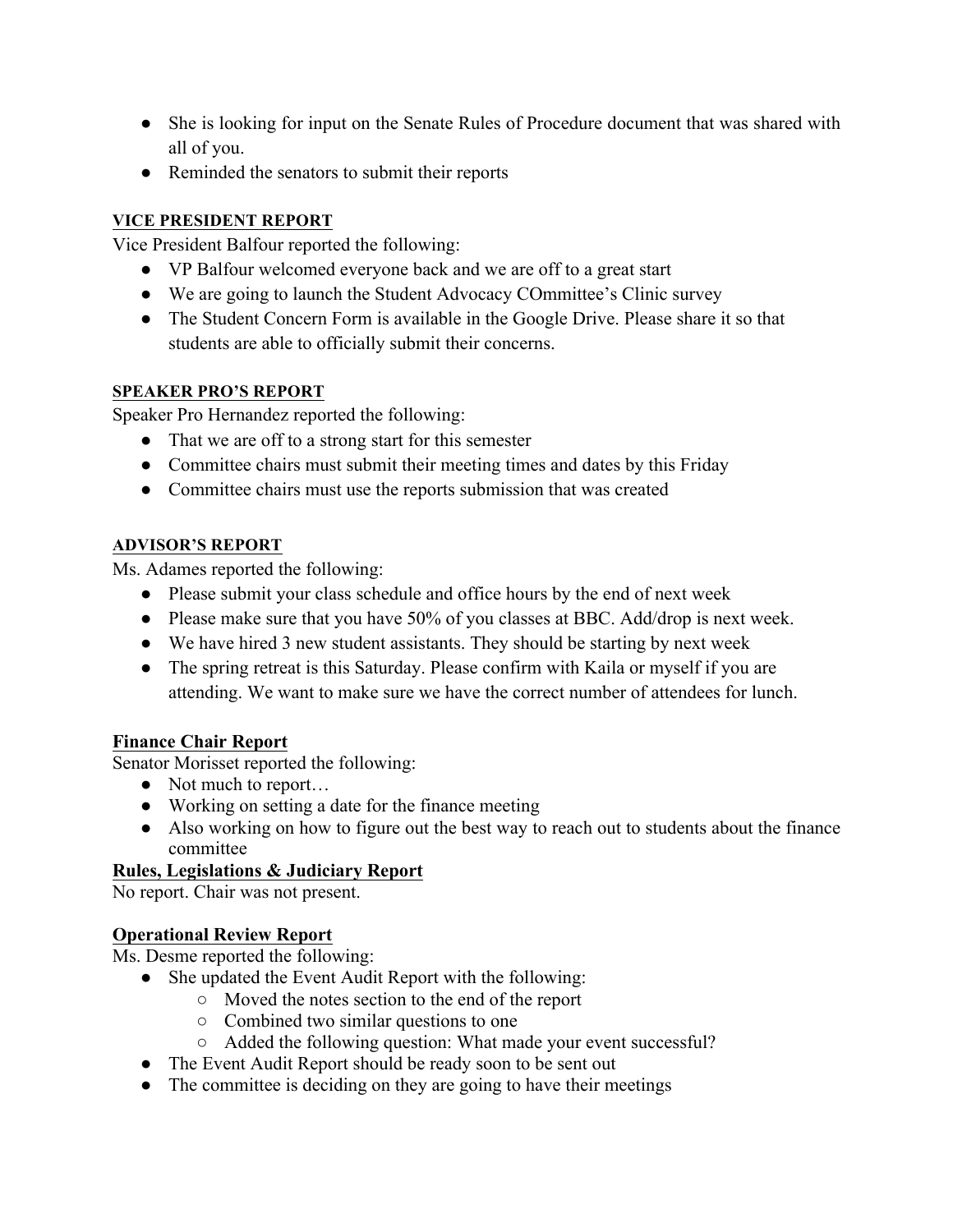#### **Internal Affairs Chair Report**

Ms. Paisley reported the following:

• The committee is deciding on meeting dates and times for the spring semester

#### **Student Advocacy Chair's Report**

Ms. Nemmi had no report.

#### **Senator's Report**

Senator Gordon welcomed everyone back

Senator Doughty reported that she attended Bowl Game Academic tour in Montgomery, Alabama. She thanked SGA for that opportunity.

Senator Barnett welcomed everyone back and hopes everyone passed their classes. She will be working on a new initiative this semester.

#### **NEW BUSINESS**

- A. Kahoot
	- a. The Kahoot was presented and played by the senators
- B. Survey results
	- a. The survey result on the senate leadership were presented and discussed.
- C. Congress meeting
	- a. A congress meeting for the spring semester needs to be scheduled. It was suggested by the MMC Speaker David that it should be scheduled before or after spring break. The meeting would also have to be around the MMC Senate meeting time of 4pm or 4:30pm. Speaker Malak suggested the following dates, February 17th or March 2nd. The senate preferred teh February 17th date. Speaker Malak will be send the date to the MMC Speaker.

Speaker Malak relinquished her chairmanship to Speaker Pro Hernandez

- D. Senate Rules of Procedures
	- a. Speaker Malak presented the Senate Rules and Procedures to the senate. She asked for feedback on it. She made some changes to it.
	- b. Vice President Balfour wanted to know if all legislation needed an action plan.
	- c. Ms. Adames clarified that when this document was created by the RLJ Chair a couple of years ago to have concrete procedures for the senate. The chair at the time used the University of Maryland's SGA senate procedure as a reference. She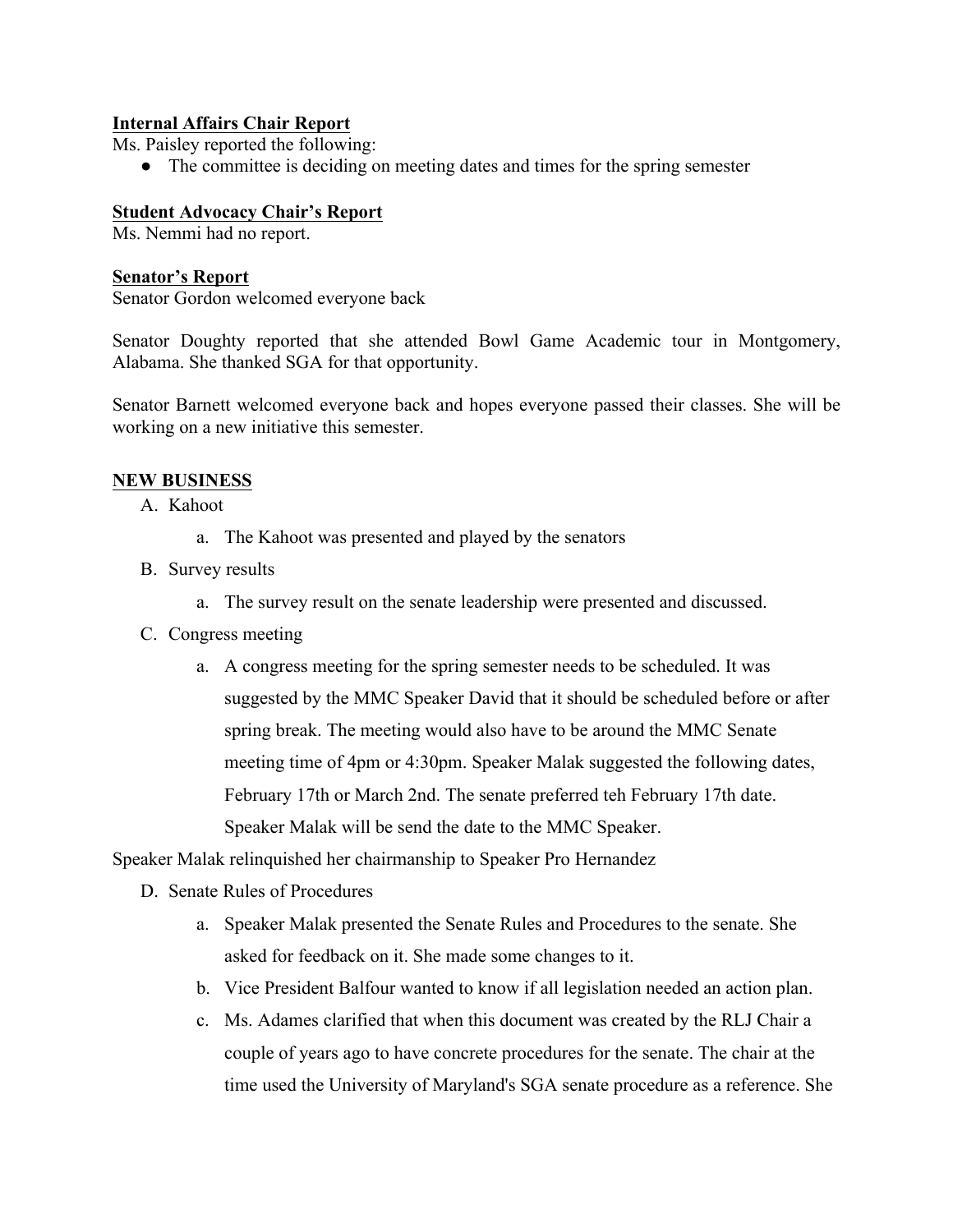recommended that this current document be catered to the senate's needs.

d. Senate Paisley asked that the document be added to Google shared drive so that the senators can review and comment on it.

Senator Desme requested a point of personal privilege. Speaker Pro Hernandez granted the request at 4:17.

Speaker Pro Hernandez relinquished his chairmanship to Speaker Malak.

#### **DISCUSSION**

- A. Open Forum
	- a. Student Concerns
		- i. No concerns were brought up
	- b. Senate Concerns
		- i. No senate concerns were brought up.
	- c. Additional Comments, Suggestions, Concerns
		- i. No additional comments, suggestions or concerns were brought up.

#### **REPORT**

#### **President's Report**

President Ho Fung reported on the following:

- She welcomed everyone back. She would like for all of us to be mindful and intentional this semester.
- Earlier in the day, President Ho Fung had her meeting with Dr. DeSantis. They discussed elections, the budget season and the meeting with CFO scheduled for this Wednesday.
- She will be meeting PantherNow about budgets
- She hopes that we, SGA BBC, finish the semester strong.

#### **ANNOUNCEMENTS**

- **SGA Retreat, January 11th**
	- Panther Square 12-2 PM
- **U-Wide Budget Hearings, January 15th** 
	- GC 355 8:30am-5pm
- **U-WIde Budget Hearing at BBC & BBC Budget Hearing, January 23rd**